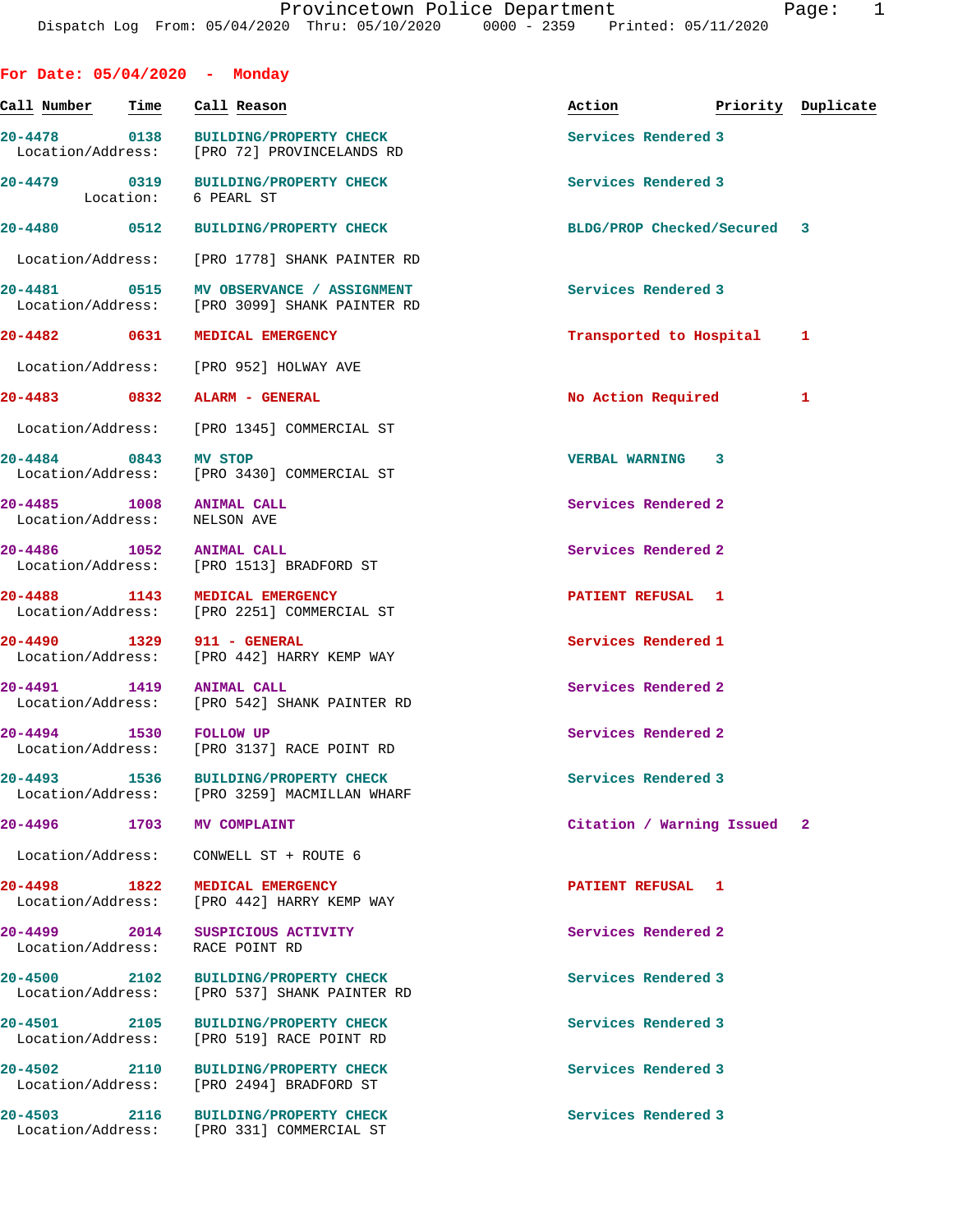| For Date: $05/05/2020 - Tuesday$          |                                                                                     |                                       |
|-------------------------------------------|-------------------------------------------------------------------------------------|---------------------------------------|
|                                           | 20-4504 0015 BUILDING/PROPERTY CHECK<br>Location/Address: [PRO 72] PROVINCELANDS RD | Services Rendered 3                   |
|                                           | 20-4505 0201 BUILDING/PROPERTY CHECK                                                | BLDG/PROP Checked/Secured 3           |
|                                           | Location/Address: [PRO 488] MAYFLOWER ST                                            |                                       |
| 20-4506 0207                              | <b>GENERAL INFO</b><br>Location/Address: [PRO 165] COMMERCIAL ST                    | Services Rendered 3                   |
|                                           | 20-4507 0331 ALARM - GENERAL<br>Location/Address: [PRO 3138] CONWELL ST             | Services Rendered 1                   |
| 20-4509 0538                              | <b>BUILDING/PROPERTY CHECK</b>                                                      | BLDG/PROP Checked/Secured 3           |
|                                           | Location/Address: [PRO 1638] COMMERCIAL ST                                          |                                       |
| 20-4510 0553                              | <b>BUILDING/PROPERTY CHECK</b><br>Location/Address: [PRO 2898] JEROME SMITH RD      | Services Rendered 3                   |
| 20-4511 0630                              | PARK, WALK & TALK<br>Location/Address: [PRO 539] SHANK PAINTER RD                   | SPOKEN TO 3                           |
| 20-4512 0707                              | MEDICAL EMERGENCY                                                                   | Transported to Hospital 1             |
|                                           | Location/Address: [PRO 442] HARRY KEMP WAY                                          |                                       |
| 20-4513 0828                              | ALARM - GENERAL                                                                     | No Action Required<br>1               |
|                                           | Location/Address: [PRO 3633] COMMERCIAL ST                                          |                                       |
| 20-4515 1010                              | <b>GENERAL INFO</b><br>Location/Address: [PRO 105] COMMERCIAL ST                    | Services Rendered 3                   |
| 20-4516 1042 ASSIST CITIZEN               | Location/Address: [PRO 542] SHANK PAINTER RD                                        | Services Rendered 3                   |
|                                           | 20-4517 1056 BUILDING/PROPERTY CHECK                                                | BLDG/PROP Checked/Secured 3           |
|                                           | Location/Address: [PRO 2898] JEROME SMITH RD                                        |                                       |
| 20-4518 1104                              | MEDICAL EMERGENCY                                                                   | Transported to Hospital 1             |
|                                           | Location/Address: [PRO 704] BANGS ST                                                |                                       |
| 20-4519 1153                              | PARK, WALK & TALK<br>Location/Address: [PRO 569] WINSLOW ST                         | Services Rendered 3                   |
| 20-4520 1220                              | <b>ANIMAL CALL</b><br>Location/Address: [PRO 823] COMMERCIAL ST                     | Services Rendered 2                   |
| 20-4521 1224                              | BY-LAW VIOLATION<br>Location/Address: [PRO 2283] COMMERCIAL ST                      | Services Rendered 2                   |
| 20-4522 1228                              | <b>BY-LAW VIOLATION</b><br>Location/Address: [PRO 105] COMMERCIAL ST                | $\mathbf{2}$<br><b>VERBAL WARNING</b> |
| 20-4523<br>1252                           | <b>ANIMAL CALL</b>                                                                  | Referred to Other Agency<br>2         |
|                                           | Location/Address: [PRO 2967] CONANT ST                                              |                                       |
| 20-4525<br>1440                           | ANIMAL CALL                                                                         | Referred to Other Agency 2            |
|                                           | Location/Address: [PRO 3746] BRADFORD ST EXT                                        |                                       |
| 20-4526 2014<br>1502<br>Location/Address: | 911 - GENERAL<br>[PRO 105] COMMERCIAL ST                                            | SPOKEN TO<br>1                        |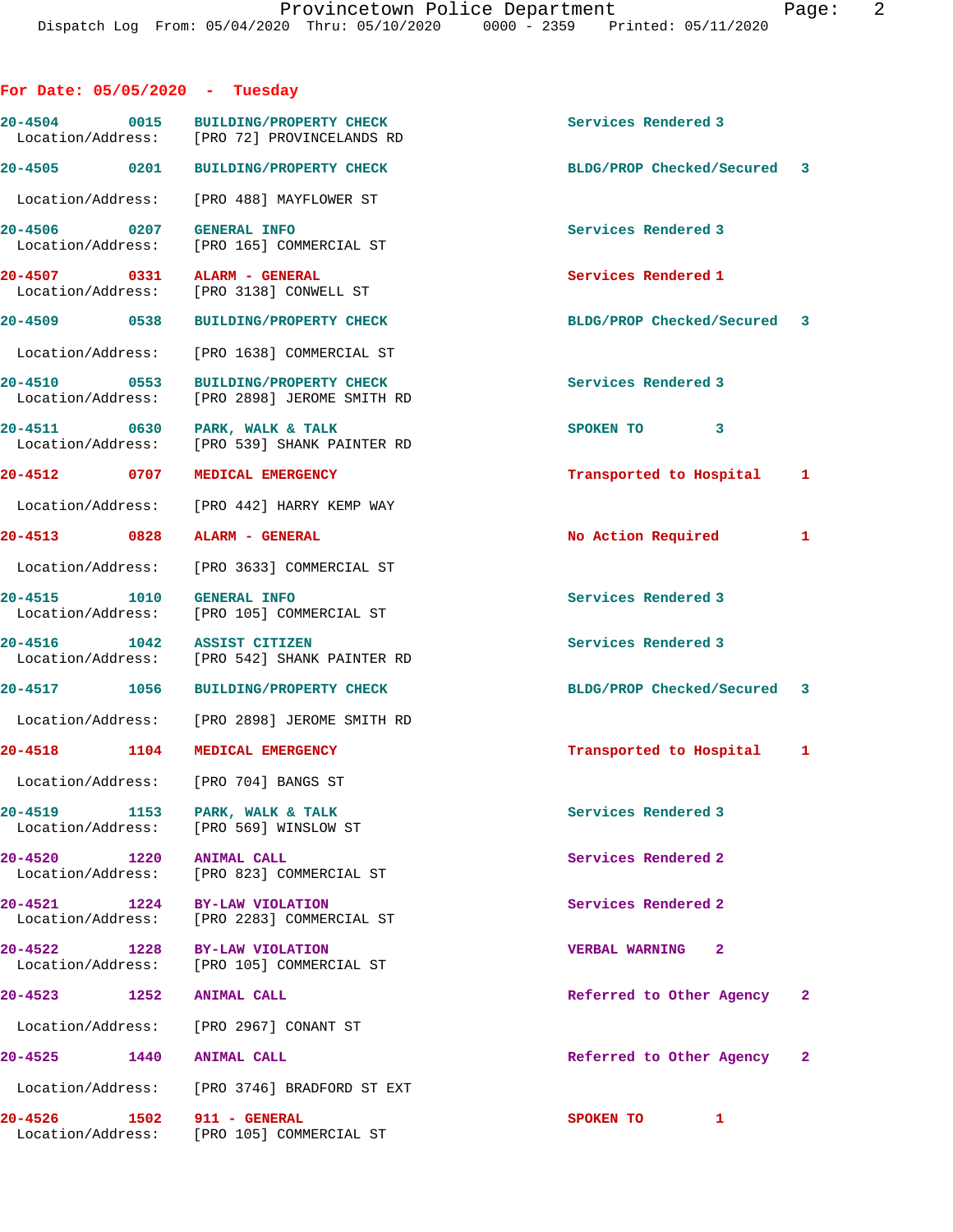| 20-4527 1650<br>Location/Address: |      | <b>BUILDING/PROPERTY CHECK</b><br>[PRO 3259] MACMILLAN WHARF                 | Services Rendered 3         |  |
|-----------------------------------|------|------------------------------------------------------------------------------|-----------------------------|--|
| 20-4528 1700<br>Location/Address: |      | <b>BUILDING/PROPERTY CHECK</b><br>[PRO 2206] PILGRIMS LANDING                | Services Rendered 3         |  |
| 20-4529 1800                      |      | <b>BUILDING/PROPERTY CHECK</b>                                               | BLDG/PROP Checked/Secured 3 |  |
| Location/Address:                 |      | [PRO 444] HIGH POLE HILL                                                     |                             |  |
| 20-4530 1804                      |      | ANIMAL CALL                                                                  | $\mathbf{2}$<br>SPOKEN TO   |  |
| Location/Address:                 |      | [PRO 395] COMMERCIAL ST                                                      |                             |  |
| 20-4531 1913                      |      | <b>HARASSMENT / THREATS</b><br>Location/Address: [PRO 3148] COMMERCIAL ST    | SPOKEN TO<br>$\mathbf{2}$   |  |
| 20-4532 1924                      |      | LARCENY / FORGERY / FRAUD                                                    | SPOKEN TO<br>$\mathbf{2}$   |  |
|                                   |      | Location/Address: [PRO 1158] WINSLOW ST                                      |                             |  |
| 20-4533 1931                      |      | <b>BUILDING/PROPERTY CHECK</b>                                               | BLDG/PROP Checked/Secured 3 |  |
| Location/Address:                 |      | [PRO 518] RACE POINT RD                                                      |                             |  |
| 20-4534 1955                      |      | BIKE - GENERAL                                                               | Services Rendered 2         |  |
| Location/Address:                 |      | SCHOOL ST + TREMONT ST                                                       |                             |  |
| 20-4535 2004                      |      | MV DISABLED                                                                  | Services Rendered 2         |  |
| Location/Address:                 |      | [PRO 2490] PROVINCELANDS RD                                                  |                             |  |
| 20-4536 2018 ALARM - FIRE         |      | [PRO 4127] HARBOR HILL RD                                                    | Services Rendered 1         |  |
| Location/Address:                 |      |                                                                              |                             |  |
| 20-4537 2315<br>Location/Address: |      | <b>BUILDING/PROPERTY CHECK</b><br>[PRO 3259] MACMILLAN WHARF                 | Services Rendered 3         |  |
|                                   |      |                                                                              | Services Rendered 3         |  |
| 20-4539 2327                      |      | <b>BUILDING/PROPERTY CHECK</b><br>Location/Address: [PRO 2977] COMMERCIAL ST |                             |  |
| 20-4538 2332                      |      | MV OBSERVANCE / ASSIGNMENT                                                   | Services Rendered 3         |  |
| Location/Address:                 |      | ROUTE 6 + SNAIL RD                                                           |                             |  |
| 20-4540 2341                      |      | <b>BUILDING/PROPERTY CHECK</b>                                               | Services Rendered 3         |  |
|                                   |      | Location/Address: [PRO 526] RYDER ST EXT                                     |                             |  |
| 20-4541                           |      | 2350 MV OBSERVANCE / ASSIGNMENT                                              | Services Rendered 3         |  |
|                                   |      | Location/Address: [PRO 2206] PILGRIMS LANDING                                |                             |  |
|                                   |      | For Date: 05/06/2020 - Wednesday                                             |                             |  |
|                                   |      | 20-4542  0043 BUILDING/PROPERTY CHECK                                        | Services Rendered 3         |  |
|                                   |      | Location/Address: [PRO 2493] BRADFORD ST                                     |                             |  |
|                                   |      | 20-4543 0059 BUILDING/PROPERTY CHECK                                         | Services Rendered 3         |  |
|                                   |      | Location/Address: [PRO 2540] RACE POINT RD                                   |                             |  |
|                                   |      | 20-4544 0127 MV OBSERVANCE / ASSIGNMENT                                      | Services Rendered 3         |  |
| Location/Address:                 |      | HIGH POLE HILL + BRADFORD ST                                                 |                             |  |
|                                   |      | 20-4545 0136 MV OBSERVANCE / ASSIGNMENT                                      | Services Rendered 3         |  |
|                                   |      | Location/Address: [PRO 447] JEROME SMITH RD                                  |                             |  |
| 20-4546                           |      | 0215 BUILDING/PROPERTY CHECK                                                 | Services Rendered 3         |  |
|                                   |      | Location/Address: [PRO 72] PROVINCELANDS RD                                  |                             |  |
| 20-4547                           | 0313 | <b>BUILDING/PROPERTY CHECK</b>                                               | BLDG/PROP Checked/Secured 3 |  |
|                                   |      | Location/Address: [PRO 1778] SHANK PAINTER RD                                |                             |  |
| 20-4548                           |      | 0503 BUILDING/PROPERTY CHECK                                                 | Services Rendered 3         |  |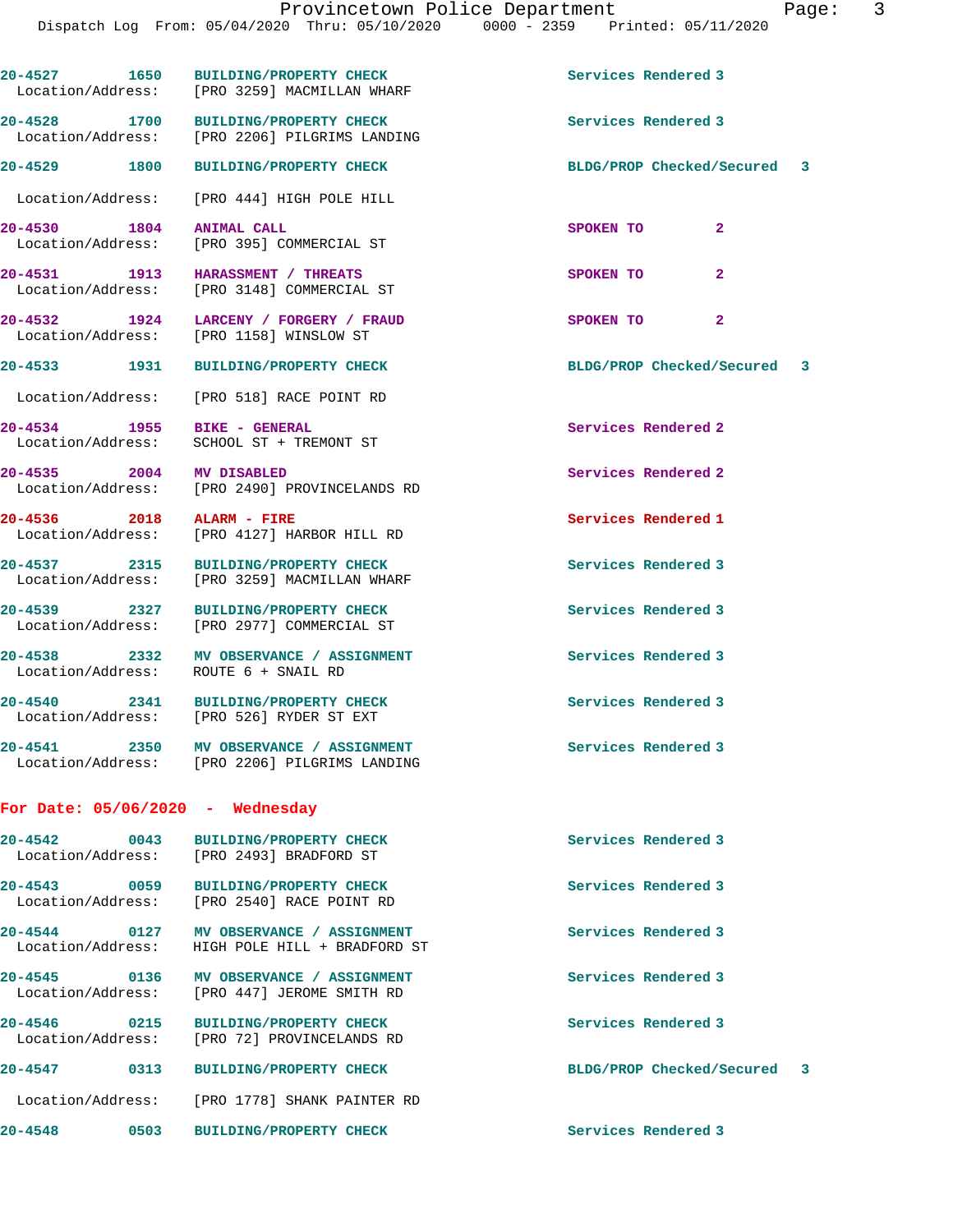|                            |      | Provincetown Police Department<br>Dispatch Log From: 05/04/2020 Thru: 05/10/2020 0000 - 2359 Printed: 05/11/2020 |                             | 4<br>Page:   |
|----------------------------|------|------------------------------------------------------------------------------------------------------------------|-----------------------------|--------------|
|                            |      | Location/Address: [PRO 537] SHANK PAINTER RD                                                                     |                             |              |
|                            |      | 20-4549 0535 MV OBSERVANCE / ASSIGNMENT<br>Location/Address: [PRO 106] COMMERCIAL ST                             | Services Rendered 3         |              |
| Location/Address:          |      | 20-4550 0557 MV OBSERVANCE / ASSIGNMENT<br>ROUTE 6                                                               | Services Rendered 3         |              |
|                            |      | 20-4551 1006 BUILDING/PROPERTY CHECK                                                                             | BLDG/PROP Checked/Secured 3 |              |
|                            |      | Location/Address: [PRO 3430] COMMERCIAL ST                                                                       |                             |              |
| 20-4552 1046 911 - GENERAL |      | Location/Address: [PRO 2920] KIMBERLY LN                                                                         | Services Rendered 1         |              |
| 20-4553 1055 HAZARDS       |      |                                                                                                                  | Referred to Other Agency    | $\mathbf{2}$ |
| Location/Address:          |      | NELSON AVE + RACE POINT RD                                                                                       |                             |              |
|                            |      | 20-4554 1129 BUILDING/PROPERTY CHECK                                                                             | BLDG/PROP Checked/Secured 3 |              |
|                            |      | Location/Address: [PRO 2206] PILGRIMS LANDING                                                                    |                             |              |
|                            |      | 20-4556 1141 MEDICAL EMERGENCY                                                                                   | Transported to Hospital     | 1            |
| Location/Address:          |      | [PRO 440] HARRY KEMP WAY                                                                                         |                             |              |
| Location/Address:          |      | 20-4555 1143 PARK, WALK & TALK<br>[PRO 396] COMMERCIAL ST                                                        | Services Rendered 3         |              |
| 20-4557 1145 LOOSE DOG     |      | Location/Address: FRANKLIN ST + COMMERCIAL ST                                                                    | Services Rendered 2         |              |
|                            |      | 20-4558 1345 ALARM - GENERAL<br>Location/Address: [PRO 1237] MILLER HILL RD                                      | Removed Hazard 1            |              |
|                            |      | 20-4560 1601 BUILDING/PROPERTY CHECK<br>Location/Address: [PRO 526] RYDER ST EXT                                 | Services Rendered 3         |              |
| 20-4561 1611               |      | <b>MV COLLISION</b>                                                                                              | Referred to Other Agency 1  |              |
| Location/Address:          |      | PROVINCELANDS RD                                                                                                 |                             |              |
|                            |      | 20-4562 1650 MEDICAL EMERGENCY<br>Location/Address: PROVINCELANDS RD                                             | PATIENT REFUSAL 1           |              |
|                            |      | 20-4563 1827 BUILDING/PROPERTY CHECK<br>Location/Address: [PRO 851] COMMERCIAL ST                                | Services Rendered 3         |              |
| Location/Address:          |      | 20-4564 2104 BUILDING/PROPERTY CHECK<br>[PRO 3430] COMMERCIAL ST                                                 | Services Rendered 3         |              |
| 20-4565 2105               |      | <b>BUILDING/PROPERTY CHECK</b><br>Location/Address: [PRO 525] COMMERCIAL ST                                      | Services Rendered 3         |              |
|                            |      | 20-4566 2125 BUILDING/PROPERTY CHECK<br>Location/Address: [PRO 519] RACE POINT RD                                | Services Rendered 3         |              |
|                            |      | 20-4567 2153 BUILDING/PROPERTY CHECK                                                                             | BLDG/PROP Checked/Secured 3 |              |
|                            |      | Location/Address: [PRO 2512] JEROME SMITH RD                                                                     |                             |              |
| 2242<br>20-4568            |      | MEDICAL EMERGENCY<br>Location/Address: [PRO 344] COMMERCIAL ST                                                   | PATIENT REFUSAL 1           |              |
|                            |      | 20-4569 2314 BUILDING/PROPERTY CHECK                                                                             | BLDG/PROP Checked/Secured   | 3            |
|                            |      | Location/Address: [PRO 3430] COMMERCIAL ST                                                                       |                             |              |
| 20-4570                    | 2339 | <b>BUILDING/PROPERTY CHECK</b>                                                                                   | BLDG/PROP Checked/Secured   | 3            |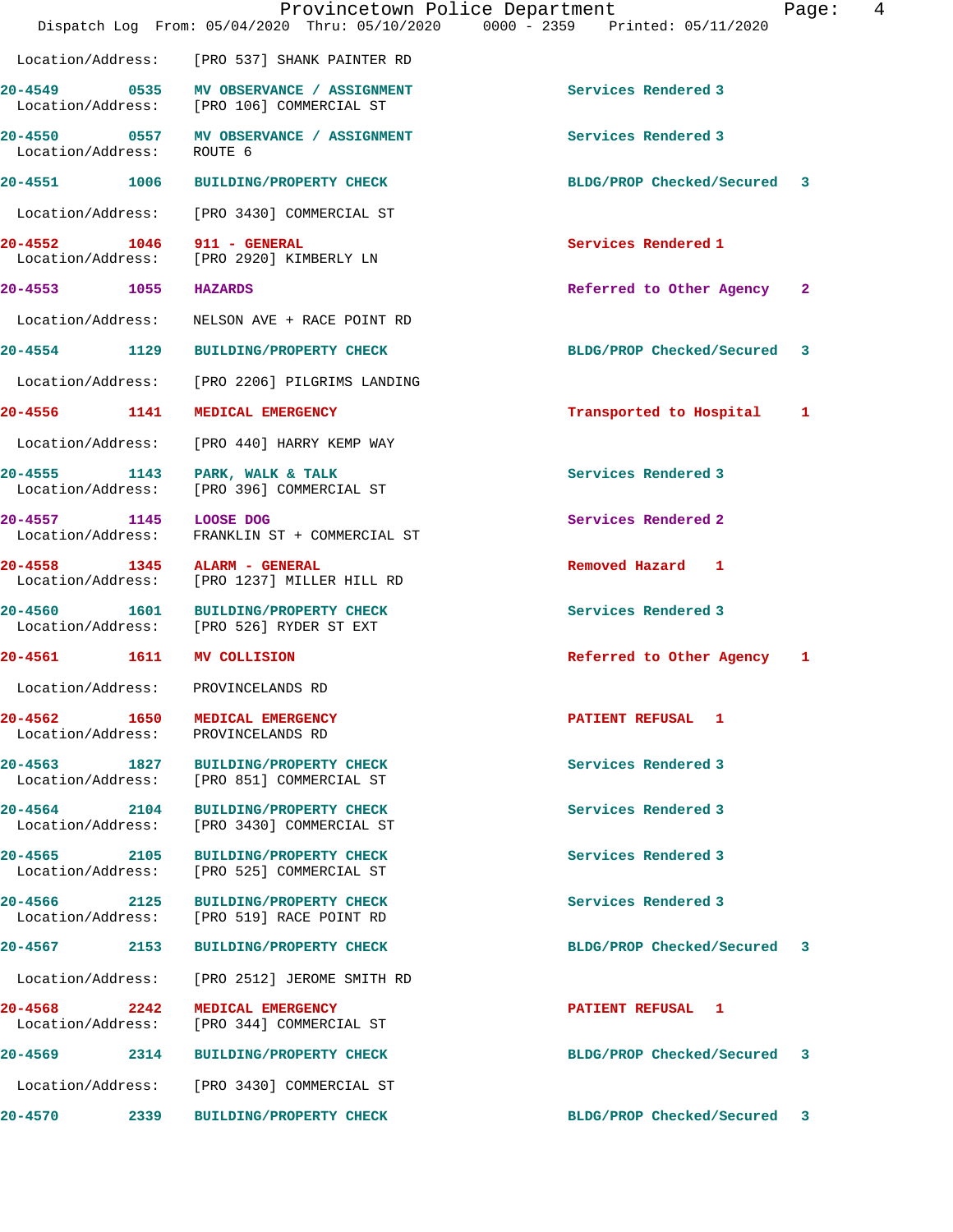Location/Address: [PRO 3430] COMMERCIAL ST

## **For Date: 05/07/2020 - Thursday**

|                                   | 20-4571 0054 BUILDING/PROPERTY CHECK<br>Location/Address: [PRO 3259] MACMILLAN WHARF | Services Rendered 3         |   |
|-----------------------------------|--------------------------------------------------------------------------------------|-----------------------------|---|
| 20-4572 0237<br>Location/Address: | <b>BUILDING/PROPERTY CHECK</b><br>[PRO 2489] BRADFORD ST                             | Services Rendered 3         |   |
| 20-4573 0436<br>Location/Address: | <b>BUILDING/PROPERTY CHECK</b><br>[PRO 2898] JEROME SMITH RD                         | Services Rendered 3         |   |
| 20-4574 0545<br>Location/Address: | <b>BUILDING/PROPERTY CHECK</b><br>[PRO 2499] RACE POINT RD                           | Services Rendered 3         |   |
| 20-4575 0755                      | <b>BUILDING/PROPERTY CHECK</b>                                                       | BLDG/PROP Checked/Secured 3 |   |
| Location/Address:                 | [PRO 2483] COMMERCIAL ST                                                             |                             |   |
| 20-4576 0834<br>Location/Address: | MV OBSERVANCE / ASSIGNMENT<br>[PRO 2513] ROUTE 6                                     | Services Rendered 3         |   |
| 20-4577 0900<br>Location/Address: | MV OBSERVANCE / ASSIGNMENT<br>JEROME SMITH RD + SHANK PAINTER RD                     | Services Rendered 3         |   |
| 20-4578 0901                      | MEDICAL EMERGENCY                                                                    | Transported to Hospital 1   |   |
|                                   | Location/Address: [PRO 2186] BRADFORD ST                                             |                             |   |
| 20-4579 0951<br>Location/Address: | MEDICAL EMERGENCY<br>[PRO 4019] HARBOR HILL RD                                       | Services Rendered 1         |   |
| 20-4580 1156                      | MEDICAL EMERGENCY                                                                    | Transported to Hospital 1   |   |
| Location/Address:                 | [PRO 350] COMMERCIAL ST                                                              |                             |   |
| 20-4581 1225                      | <b>BUILDING/PROPERTY CHECK</b>                                                       | BLDG/PROP Checked/Secured 3 |   |
| Location/Address:                 | [PRO 2494] BRADFORD ST                                                               |                             |   |
| $20 - 4583$                       | 1311 MV COMPLAINT<br>Location/Address: RACE POINT RD + ROUTE 6                       | Services Rendered 2         |   |
|                                   | 20-4582 1322 BUILDING/PROPERTY CHECK                                                 | BLDG/PROP Checked/Secured 3 |   |
|                                   | Location/Address: [PRO 517] RACE POINT RD                                            |                             |   |
|                                   | 20-4584 1528 BUILDING/PROPERTY CHECK<br>Location/Address: [PRO 526] RYDER ST EXT     | Services Rendered 3         |   |
|                                   | 20-4585 1543 BUILDING/PROPERTY CHECK<br>Location/Address: [PRO 2483] COMMERCIAL ST   | Services Rendered 3         |   |
|                                   | 20-4586 1624 COMPLAINT - GENERAL<br>Location/Address: [PRO 442] HARRY KEMP WAY       | Services Rendered 3         |   |
|                                   | 20-4587 1754 BUILDING/PROPERTY CHECK<br>Location/Address: [PRO 488] MAYFLOWER ST     | Services Rendered 3         |   |
| 20-4588 1914                      | MEDICAL EMERGENCY                                                                    | No Action Required          | 1 |
|                                   | Location/Address: [PRO 2223] BREWSTER ST                                             |                             |   |
| 20-4590 1942 LOST PROPERTY        | Location/Address: [PRO 542] SHANK PAINTER RD                                         | Services Rendered 3         |   |
|                                   | 20-4589 1943 BUILDING/PROPERTY CHECK                                                 | BLDG/PROP Checked/Secured 3 |   |
|                                   | Location/Address: [PRO 444] HIGH POLE HILL                                           |                             |   |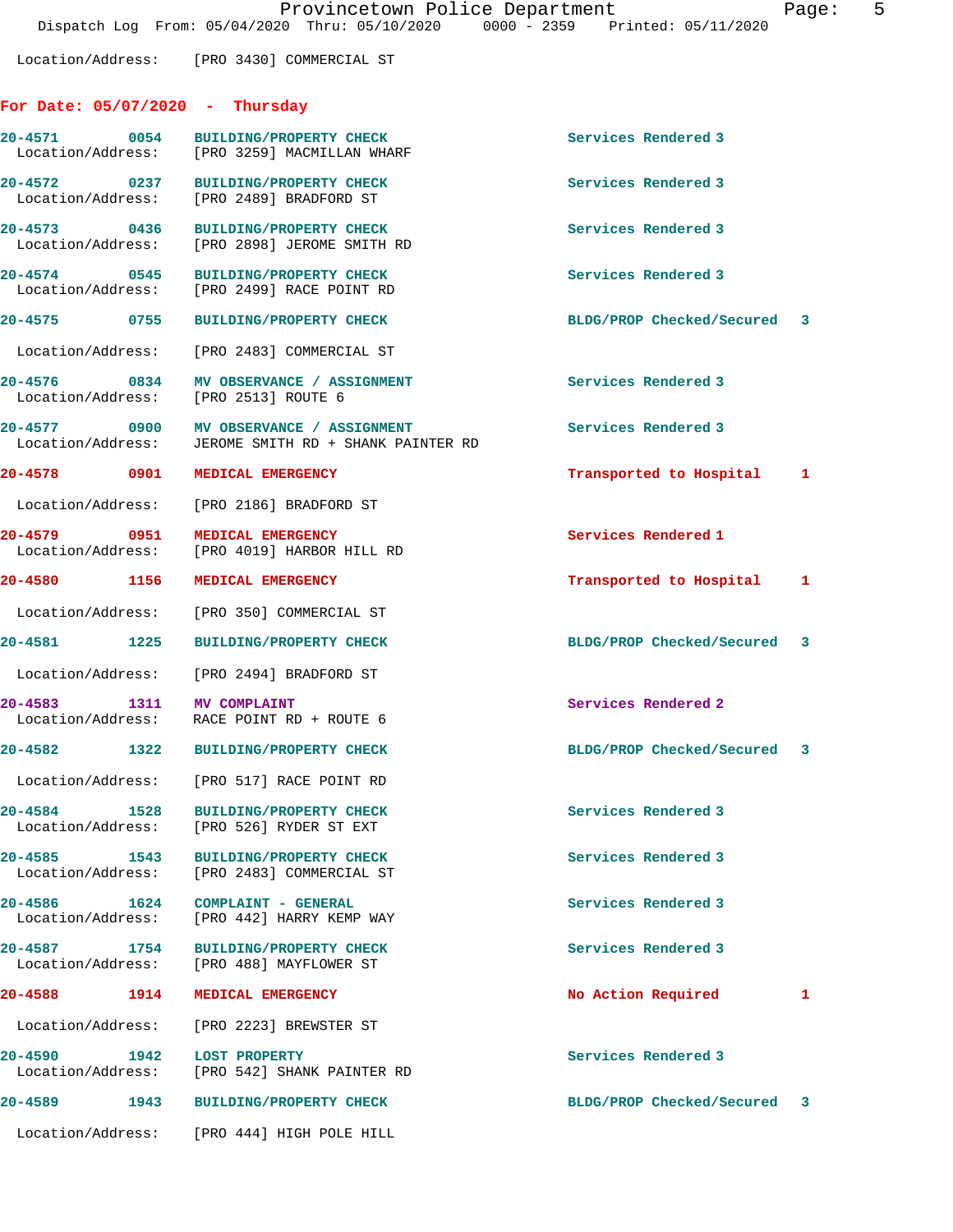**20-4591 2002 CROWDS/OVERCROWDING Services Rendered 2**  Location/Address: [PRO 2490] PROVINCELANDS RD **20-4592 2347 BUILDING/PROPERTY CHECK Services Rendered 3**  Location/Address: [PRO 72] PROVINCELANDS RD

## **For Date: 05/08/2020 - Friday**

|                                                                  | 20-4593 0021 BY-LAW VIOLATION<br>Location/Address: [PRO 105] COMMERCIAL ST           | $\mathbf{2}$<br>SPOKEN TO   |  |
|------------------------------------------------------------------|--------------------------------------------------------------------------------------|-----------------------------|--|
| 20-4594 0119 FOLLOW UP                                           | Location/Address: [PRO 196] COMMERCIAL ST                                            | Services Rendered 2         |  |
|                                                                  | 20-4595 0200 BUILDING/PROPERTY CHECK<br>Location/Address: [PRO 3259] MACMILLAN WHARF | Services Rendered 3         |  |
|                                                                  | 20-4596 0304 BUILDING/PROPERTY CHECK<br>Location/Address: [PRO 2977] COMMERCIAL ST   | Services Rendered 3         |  |
|                                                                  | 20-4597 0324 BUILDING/PROPERTY CHECK                                                 | BLDG/PROP Checked/Secured 3 |  |
|                                                                  | Location/Address: [PRO 2490] PROVINCELANDS RD                                        |                             |  |
|                                                                  | 20-4598 0548 BUILDING/PROPERTY CHECK                                                 | BLDG/PROP Checked/Secured 3 |  |
|                                                                  | Location/Address: [PRO 99] COMMERCIAL ST                                             |                             |  |
| 20-4599 0554 MEDICAL EMERGENCY                                   |                                                                                      | Transported to Hospital 1   |  |
| Location/Address: COMMERCIAL ST                                  |                                                                                      |                             |  |
|                                                                  | 20-4600 0620 BUILDING/PROPERTY CHECK<br>Location/Address: [PRO 2540] RACE POINT RD   | Services Rendered 3         |  |
| 20-4602 0723 MEDICAL EMERGENCY                                   |                                                                                      | Transported to Hospital 1   |  |
|                                                                  | Location/Address: [PRO 2223] BREWSTER ST                                             |                             |  |
| 20-4603 0906 MV DISABLED<br>Location/Address: [PRO 3440] ROUTE 6 |                                                                                      | Services Rendered 2         |  |
| 20-4604 0909 MV STOP<br>Location/Address: [PRO 2518] ROUTE 6     |                                                                                      | <b>VERBAL WARNING</b><br>3  |  |
| 20-4605 0917 ANIMAL CALL                                         | Location/Address: [PRO 2206] PILGRIMS LANDING                                        | Could Not Locate 2          |  |
| 20-4607 1055 ANIMAL CALL                                         | Location/Address: [PRO 1112] STANDISH AVE                                            | SPOKEN TO<br>2              |  |
| 1100<br>20-4612                                                  | SERVICE CALL - POLICE<br>Location/Address: [PRO 569] WINSLOW ST                      | Services Rendered 3         |  |
| 20-4608                                                          | 1126 MV OBSERVANCE / ASSIGNMENT                                                      | BLDG/PROP Checked/Secured 3 |  |
|                                                                  | Location/Address: [PRO 2489] BRADFORD ST                                             |                             |  |
| 20-4609 1126                                                     | <b>MV STOP</b><br>Location/Address: [PRO 1547] COMMERCIAL ST                         | <b>VERBAL WARNING</b><br>3  |  |
| 20-4611 1151 PARK, WALK & TALK                                   | Location/Address: [PRO 105] COMMERCIAL ST                                            | Services Rendered 3         |  |
| $20 - 4614$                                                      | 1237 MV COMPLAINT<br>Location/Address: [PRO 2479] ROUTE 6                            | Could Not Locate 2          |  |
| 20-4615 1426                                                     | <b>BUILDING/PROPERTY CHECK</b><br>Location/Address: [PRO 3259] MACMILLAN WHARF       | Services Rendered 3         |  |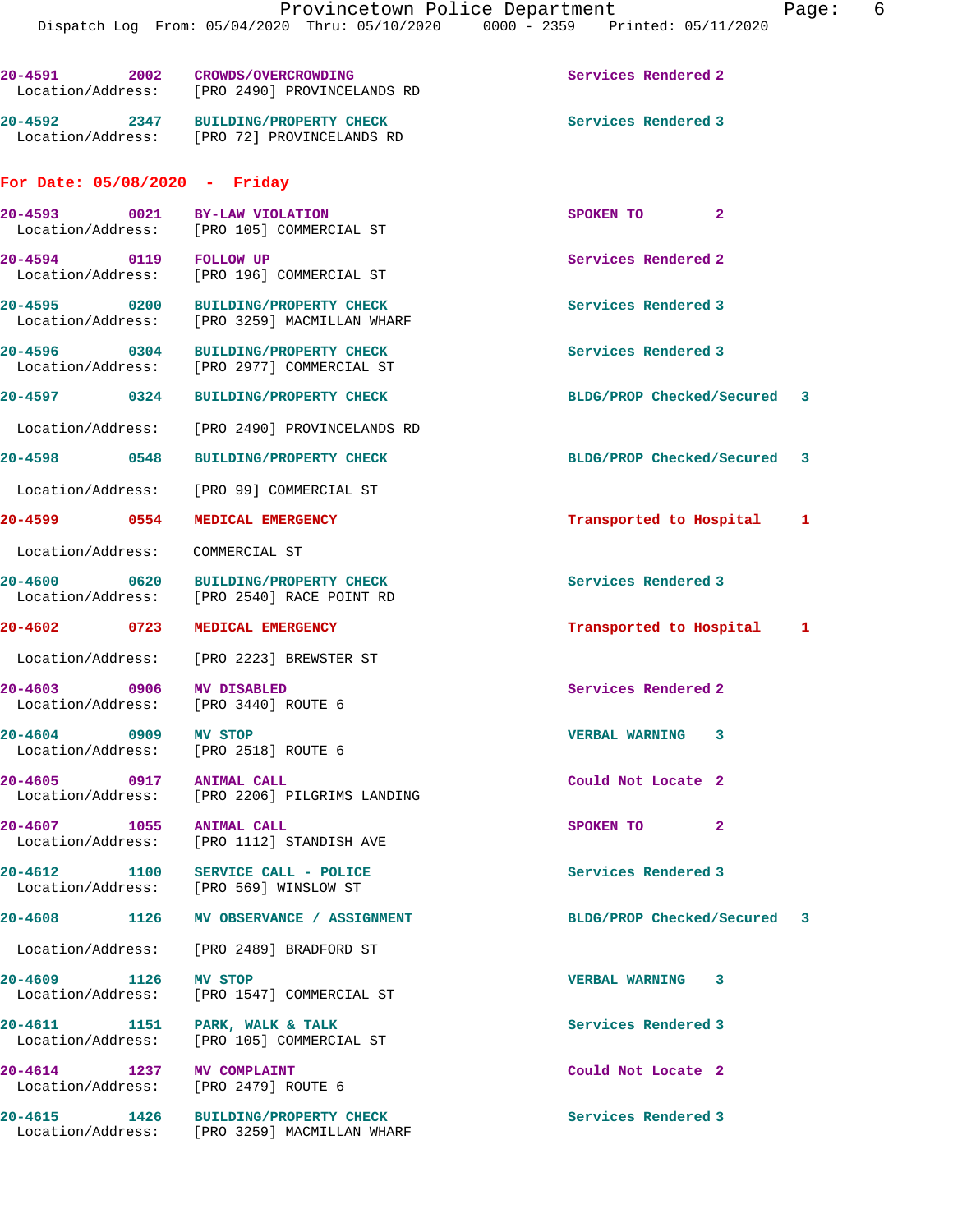| 'aqe |
|------|
|------|

| 20-4616 1459                                                      | <b>MEDICAL EMERGENCY</b><br>Location/Address: [PRO 2539] RYDER ST EXT                    | PATIENT REFUSAL 1           |  |
|-------------------------------------------------------------------|------------------------------------------------------------------------------------------|-----------------------------|--|
| 20-4617 1519 ALARM - FIRE                                         | Location/Address: [PRO 909] CREEK HILL RD                                                | False Alarm 1               |  |
| 20-4618 1542                                                      | MEDICAL EMERGENCY                                                                        | Transported to Hospital 1   |  |
|                                                                   | Location/Address: [PRO 440] HARRY KEMP WAY                                               |                             |  |
| 20-4620 1711 MV COMPLAINT                                         | Location/Address: [PRO 2543] MACMILLAN WHARF                                             | Vehicle Towed 2             |  |
| 20-4621 1747 HAZARDS<br>Location/Address:                         | FREEMAN ST + COMMERCIAL ST                                                               | Services Rendered 2         |  |
| 20-4622 1924                                                      | <b>MEDICAL EMERGENCY</b><br>Location/Address: [PRO 1234] ALDEN ST                        | PATIENT REFUSAL 1           |  |
|                                                                   | 20-4623 2050 BUILDING/PROPERTY CHECK                                                     | BLDG/PROP Checked/Secured 3 |  |
|                                                                   | Location/Address: [PRO 444] HIGH POLE HILL                                               |                             |  |
| 20-4624 2128                                                      | MEDICAL EMERGENCY                                                                        | Referred to Other Agency 1  |  |
|                                                                   | Location/Address: [PRO 542] SHANK PAINTER RD                                             |                             |  |
| 20-4625 2222                                                      | MEDICAL EMERGENCY<br>Location/Address: [PRO 3121] COMMERCIAL ST                          | <b>PATIENT REFUSAL 1</b>    |  |
| 20-4626 2329                                                      | <b>BUILDING/PROPERTY CHECK</b>                                                           | BLDG/PROP Checked/Secured 3 |  |
|                                                                   | Location/Address: [PRO 105] COMMERCIAL ST                                                |                             |  |
| For Date: $05/09/2020 - Saturday$                                 |                                                                                          |                             |  |
| 20-4627 0002                                                      | BUILDING/PROPERTY CHECK<br>Location/Address: [PRO 2500] COMMERCIAL ST                    | Services Rendered 3         |  |
|                                                                   | 20-4628 0022 MV OBSERVANCE / ASSIGNMENT<br>Location/Address: [PRO 2206] PILGRIMS LANDING | Services Rendered 3         |  |
| 20-4629 0209                                                      | <b>BUILDING/PROPERTY CHECK</b><br>Location/Address: [PRO 2493] BRADFORD ST               | Services Rendered 3         |  |
| 20-4630 0502                                                      | BUILDING/PROPERTY CHECK<br>Location/Address: [PRO 2494] BRADFORD ST                      | Services Rendered 3         |  |
|                                                                   | 20-4631 0543 MV OBSERVANCE / ASSIGNMENT<br>Location/Address: [PRO 3099] SHANK PAINTER RD | Services Rendered 3         |  |
|                                                                   | 20-4632 0604 BUILDING/PROPERTY CHECK<br>Location/Address: [PRO 2512] JEROME SMITH RD     | Services Rendered 3         |  |
|                                                                   | 20-4633 0802 BUILDING/PROPERTY CHECK<br>Location/Address: [PRO 526] RYDER ST EXT         | Services Rendered 3         |  |
| 20-4634 0829 ANIMAL CALL                                          | Location/Address: [PRO 2139] COMMERCIAL ST                                               | Services Rendered 2         |  |
|                                                                   | 20-4635 0847 BUILDING/PROPERTY CHECK                                                     | BLDG/PROP Checked/Secured 3 |  |
|                                                                   | Location/Address: [PRO 3259] MACMILLAN WHARF                                             |                             |  |
| 20-4636 0937 PARKING COMPLAINT<br>Location/Address: COMMERCIAL ST |                                                                                          | Services Rendered 3         |  |
| 20-4637 1020 MEDICAL EMERGENCY                                    | Location/Address: [PRO 193] COMMERCIAL ST                                                | PATIENT REFUSAL 1           |  |
|                                                                   |                                                                                          |                             |  |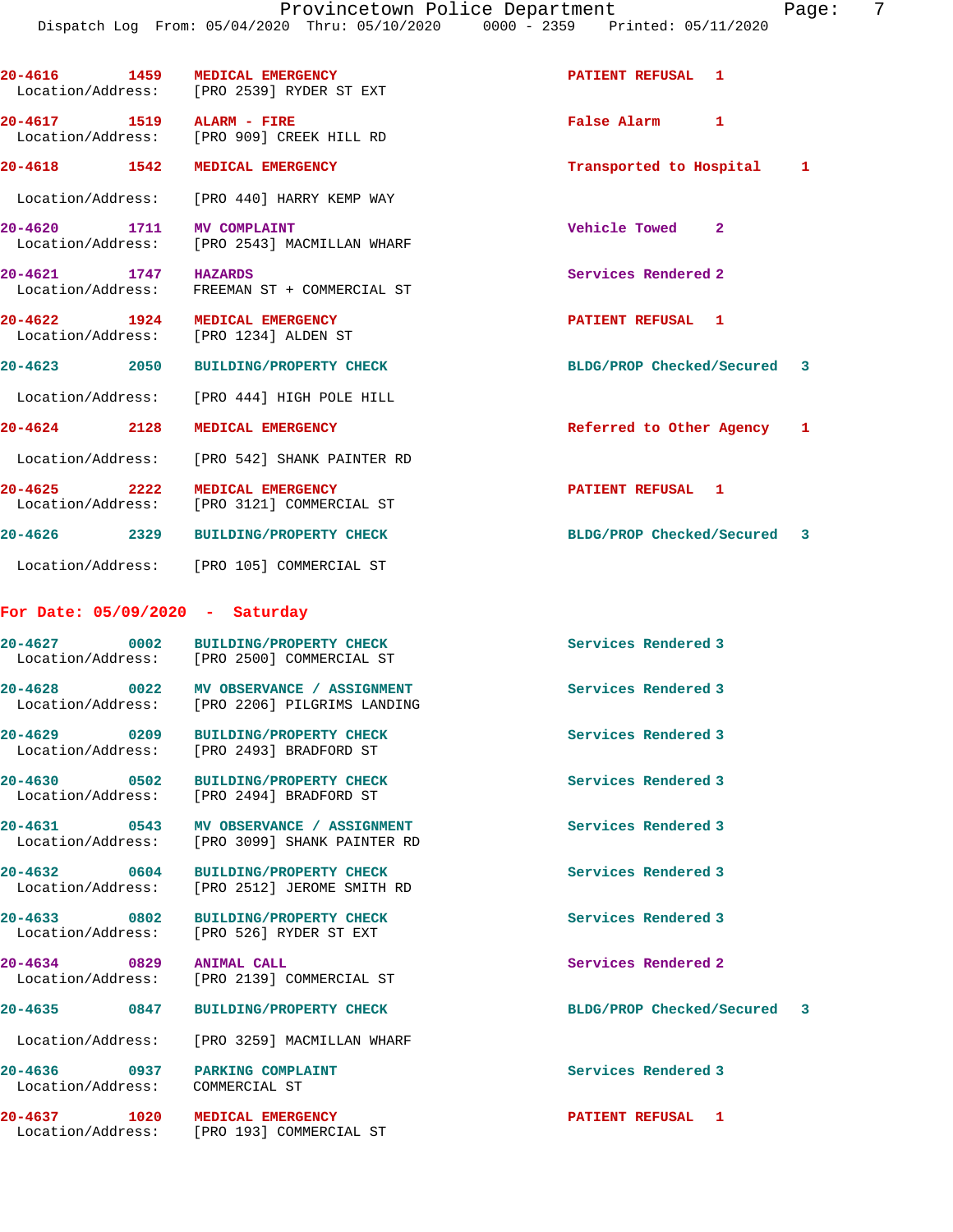|                                                       | 20-4638 1102 BUILDING/PROPERTY CHECK<br>Location/Address: [PRO 2206] PILGRIMS LANDING | Services Rendered 3         |  |
|-------------------------------------------------------|---------------------------------------------------------------------------------------|-----------------------------|--|
|                                                       | 20-4639 1138 MV OBSERVANCE / ASSIGNMENT<br>Location/Address: [PRO 4136] BRADFORD ST   | Services Rendered 3         |  |
| 20-4640 1403<br>Location/Address:                     | MV OBSERVANCE / ASSIGNMENT<br>JEROME SMITH RD + SHANK PAINTER RD                      | Services Rendered 3         |  |
| 20-4641 1406                                          | <b>BUILDING/PROPERTY CHECK</b><br>Location/Address: [PRO 3033] COMMERCIAL ST          | Services Rendered 3         |  |
| 20-4643 1536                                          | BUILDING/PROPERTY CHECK<br>Location/Address: [PRO 3259] MACMILLAN WHARF               | Services Rendered 3         |  |
| 20-4644 1819                                          | <b>BUILDING/PROPERTY CHECK</b>                                                        | BLDG/PROP Checked/Secured 3 |  |
|                                                       | Location/Address: [PRO 539] SHANK PAINTER RD                                          |                             |  |
| 20-4645 1850<br>Location/Address:                     | <b>BUILDING/PROPERTY CHECK</b><br>[PRO 2540] RACE POINT RD                            | Services Rendered 3         |  |
| 20-4646 1928                                          | <b>MV COMPLAINT</b><br>Location/Address: [PRO 2490] PROVINCELANDS RD                  | SPOKEN TO<br>$\overline{2}$ |  |
| 20-4647 2118<br>Location/Address: [PRO 3222] ALDEN ST | <b>MEDICAL EMERGENCY</b>                                                              | PATIENT REFUSAL 1           |  |
|                                                       | 20-4648 2353 BUILDING/PROPERTY CHECK<br>Location/Address: [PRO 2500] COMMERCIAL ST    | Services Rendered 3         |  |
| For Date: $05/10/2020$ - Sunday                       |                                                                                       |                             |  |
|                                                       | 20-4649 0002 BUILDING/PROPERTY CHECK<br>Location/Address: [PRO 851] COMMERCIAL ST     | Services Rendered 3         |  |
| $20 - 4650$<br>0037                                   | <b>BUILDING/PROPERTY CHECK</b>                                                        | Services Rendered 3         |  |

Location/Address: [PRO 72] PROVINCELANDS RD

**20-4652 0042 MV OBSERVANCE / ASSIGNMENT Services Rendered 3**  Location/Address: SHANK PAINTER RD

20-4651 0048 MV OBSERVANCE / ASSIGNMENT **Services Rendered 3** Location/Address: CONWELL ST + ROUTE 6

**20-4653 0139 BUILDING/PROPERTY CHECK Services Rendered 3**  Location/Address: [PRO 3259] MACMILLAN WHARF

**20-4654 0207 MV OBSERVANCE / ASSIGNMENT Services Rendered 3**  Location/Address: ROUTE 6 + SNAIL RD

**20-4655 0224 BUILDING/PROPERTY CHECK Services Rendered 3**  Location/Address: [PRO 75] CAPTAIN BERTIES WAY

**20-4657 0245 MEDICAL EMERGENCY PATIENT REFUSAL 1**  Location/Address: [PRO 193] COMMERCIAL ST

Location/Address: [PRO 516] RACE POINT RD

**20-4658 0325 BUILDING/PROPERTY CHECK Services Rendered 3**  Location/Address: [PRO 545] SHANK PAINTER RD

**20-4659 0339 BUILDING/PROPERTY CHECK BLDG/PROP Checked/Secured 3** Location/Address: [PRO 447] JEROME SMITH RD

**20-4656 0256 BUILDING/PROPERTY CHECK BLDG/PROP Checked/Secured 3**

**20-4660 0411 BUILDING/PROPERTY CHECK BLDG/PROP Checked/Secured 3**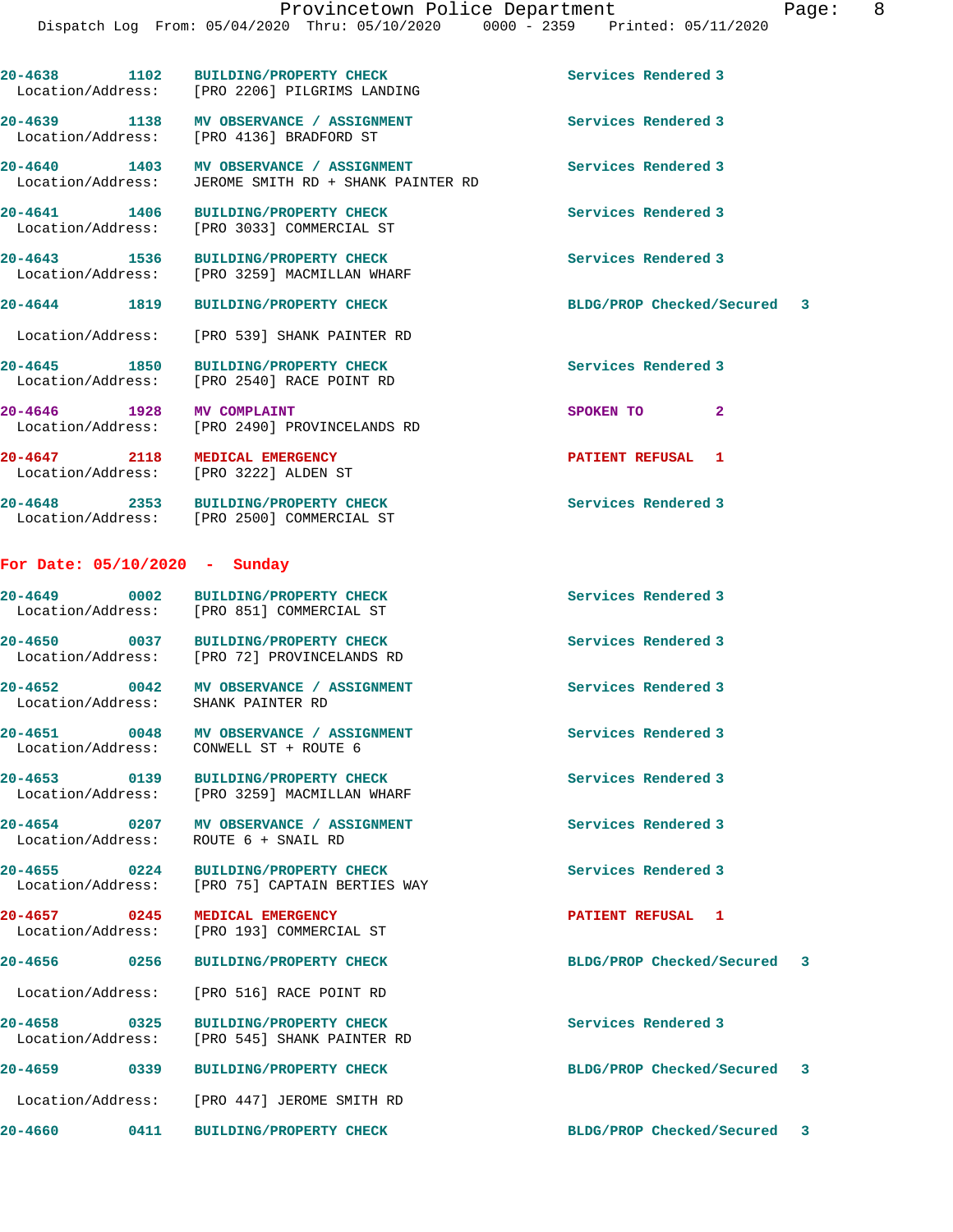|                                                      | Location/Address: [PRO 554] TREMONT ST                                                  |                             |                         |
|------------------------------------------------------|-----------------------------------------------------------------------------------------|-----------------------------|-------------------------|
| Location/Address:                                    | 20-4661 0534 MV OBSERVANCE / ASSIGNMENT<br>SNAIL RD + COMMERCIAL ST                     | Services Rendered 3         |                         |
| 20-4662 0606<br>Location/Address:                    | <b>BUILDING/PROPERTY CHECK</b><br>[PRO 2898] JEROME SMITH RD                            | Services Rendered 3         |                         |
| 20-4663 0731                                         | <b>BUILDING/PROPERTY CHECK</b><br>Location/Address: [PRO 526] RYDER ST EXT              | Services Rendered 3         |                         |
| 20-4664 0736                                         | MV STOP                                                                                 | No Action Required          | 3                       |
|                                                      | Location/Address: [PRO 525] COMMERCIAL ST                                               |                             |                         |
| 20-4665 0900                                         | <b>BUILDING/PROPERTY CHECK</b><br>Location/Address: [PRO 2500] COMMERCIAL ST            | Services Rendered 3         |                         |
| 20-4666 0918                                         | BUILDING/PROPERTY CHECK<br>Location/Address: [PRO 2490] PROVINCELANDS RD                | Services Rendered 3         |                         |
| 20-4667 0929                                         | <b>HAZARDS</b>                                                                          | Referred to Other Agency    | $\overline{\mathbf{2}}$ |
| Location/Address:                                    | SHANK PAINTER RD + BROWNE ST                                                            |                             |                         |
| 20-4668 0953                                         | <b>BUILDING/PROPERTY CHECK</b>                                                          | BLDG/PROP Checked/Secured 3 |                         |
| Location/Address:                                    | [PRO 3259] MACMILLAN WHARF                                                              |                             |                         |
| Location/Address:                                    | 20-4670 1001 MV OBSERVANCE / ASSIGNMENT<br>BRADFORD ST + STANDISH ST                    | Services Rendered 3         |                         |
| 20-4669 1004<br>Location/Address:                    | MV OBSERVANCE / ASSIGNMENT<br>ROUTE 6 + SNAIL RD                                        | Services Rendered 3         |                         |
| 20-4671 1022                                         | MV STOP<br>Location/Address: BRADFORD ST + WINTHROP ST                                  | VERBAL WARNING 3            |                         |
| 20-4672 1038<br>Location/Address:                    | MV STOP<br>FRO 5211 ROUTE 6                                                             | <b>VERBAL WARNING</b><br>3  |                         |
| 20-4673 1159<br>Location/Address: ROUTE 6 + SNAIL RD | MV OBSERVANCE / ASSIGNMENT                                                              | <b>VERBAL WARNING</b><br>3  |                         |
| 20-4674<br>1225                                      | MV STOP<br>Location/Address: HARRY KEMP WAY + CONWELL ST                                | <b>VERBAL WARNING</b><br>3  |                         |
| $20 - 4675$<br>1252                                  | <b>BUILDING/PROPERTY CHECK</b><br>Location/Address: [PRO 2483] COMMERCIAL ST            | Services Rendered 3         |                         |
| 20-4677 1330 MV STOP                                 |                                                                                         | Citation / Warning Issued 3 |                         |
| Location/Address: COURT ST                           |                                                                                         |                             |                         |
|                                                      | 20-4676 1338 MV OBSERVANCE / ASSIGNMENT<br>Location/Address: HOWLAND ST + BRADFORD ST   | Services Rendered 3         |                         |
| 20-4679 1430                                         | LARCENY / FORGERY / FRAUD                                                               | Referred to Other Agency    | $\overline{\mathbf{2}}$ |
| Location/Address:                                    | [PRO 2909] COMMERCIAL ST                                                                |                             |                         |
| 20-4678 1547                                         | <b>BUILDING/PROPERTY CHECK</b><br>Location/Address: [PRO 3259] MACMILLAN WHARF          | Services Rendered 3         |                         |
|                                                      | 20-4681 1551 MV OBSERVANCE / ASSIGNMENT<br>Location/Address: [PRO 537] SHANK PAINTER RD | Services Rendered 3         |                         |
|                                                      | 20-4682 1653 MV OBSERVANCE / ASSIGNMENT<br>Location/Address: ROUTE 6 + HOWLAND ST       | Services Rendered 3         |                         |